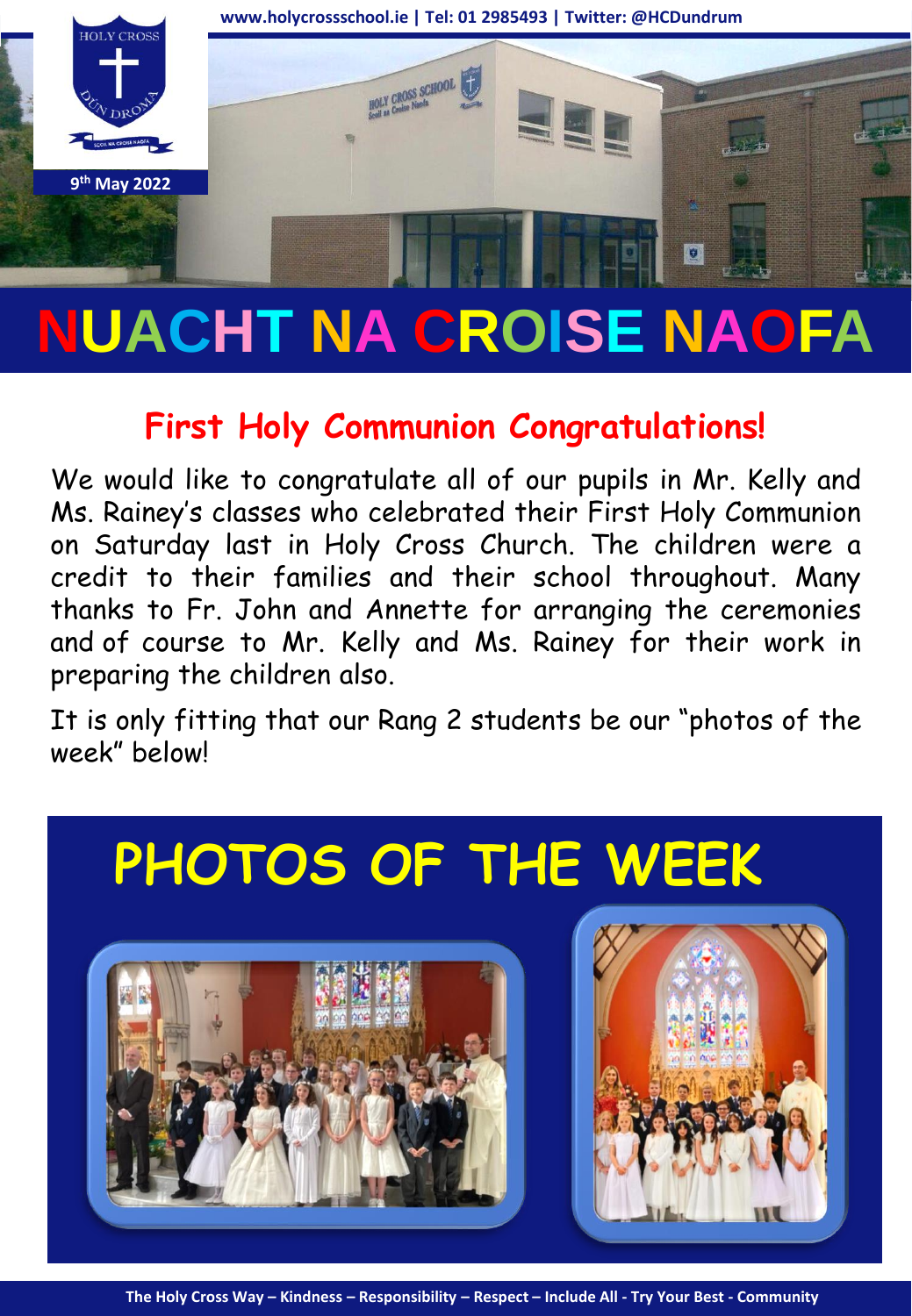

### **Active Schools Week**



We had such an enjoyable Active Schools Week here in Holy Cross. The highlight was our community walk in Marlay Park last Thursday. I would like to thank all of our families for coming out and supporting. It was wonderful to see so many parents and children mixing in the fine weather and the fresh air!



Friday's visit from Paralympians Nicole Turner and Dave Nugent was also a very special occasion. Nicole and Dave shared so many fascinating stories about following your dreams, hard work, nutrition and training.



I would like to thank all of our parents who generously volunteered to visit the school and share their time and expertise with the children.

Of course, none of this would be possible without our own Mr. Kelly, who each year finds innovative ways to make Active Schools Week one of the most enjoyable weeks of the school year. Míle Buíochas Mr. Kelly.

## **GAA this Week**

The Girls Camogie team begin their matches this **Wednesday in Deerpark at 3pm**. **They will return to the school between 4:00 – 4:15pm.** They have been training hard with the teachers over the last few weeks and are very keen to get started!

The Boys Hurling team battled valiantly against a strong Ballinteer side last week. **This Thursday they take on St. Anne's of Shankill in Deer Park at 2:30pm**. **They will return to the school between 3:45 – 4:00pm.**